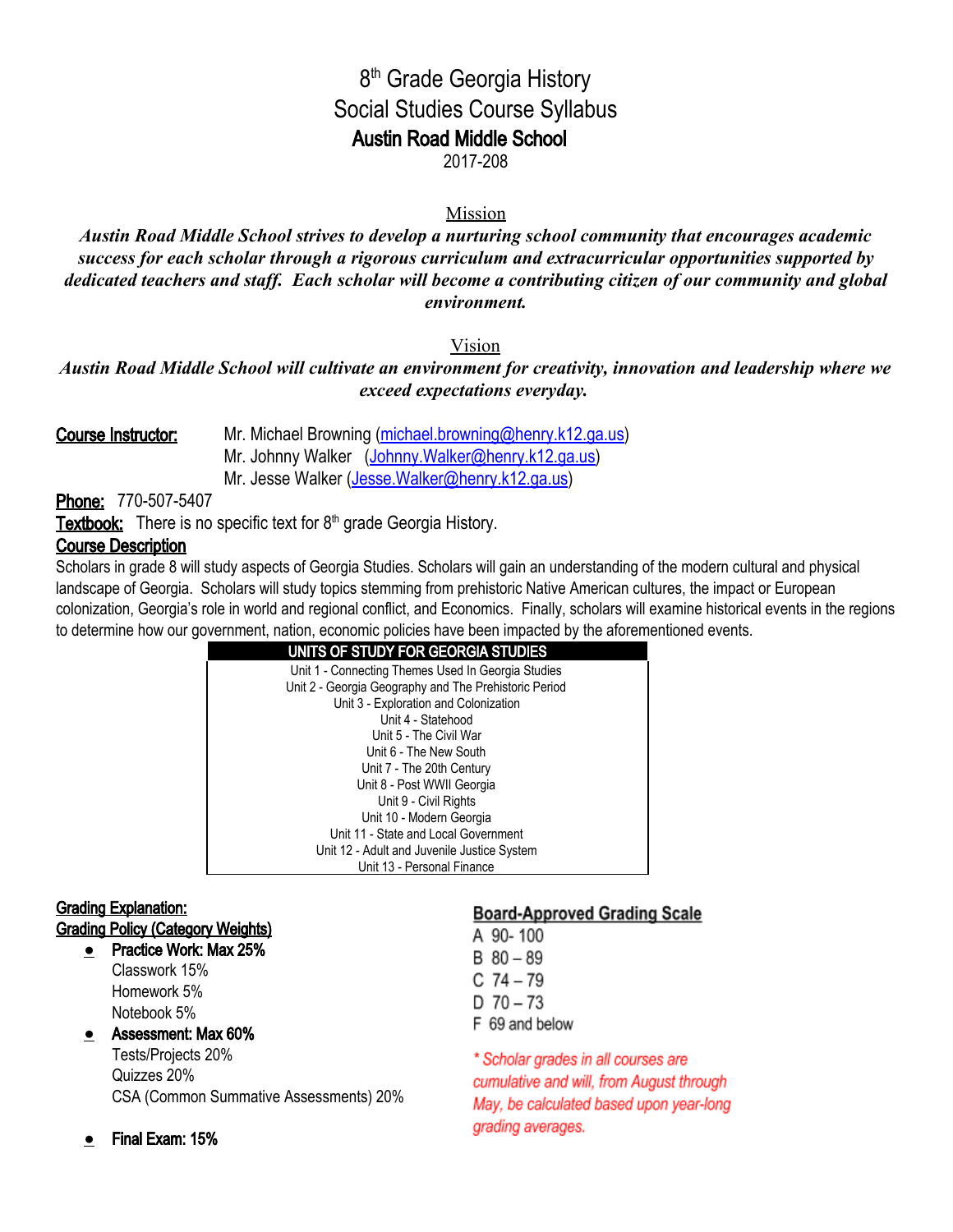8<sup>th</sup> Grade Georgia History Social Studies Course Syllabus Austin Road Middle School 2017-208

Interactive Notebook

All scholars must keep an updated Interactive Notebook. The purpose of the interactive notebook is to enable scholars to be creative, independent thinkers and writers. Interactive notebooks are used for class notes as well as for other activities where the scholar will be asked to express his/her own ideas and process the information presented in class. This notebook serves as the scholar's textbook for this course

### Late Work/Absence Policy

Assignments that are not submitted on time will receive an "M" (missing) within Infinite Campus gradebook. Not submitting assignments is a behavioral characteristic that should not receive an academic penalty. All scholars will be given ample opportunities to submit their work through activities to include but not limited, working lunch, before/after school tutorial, etc. All work assigned an "M" (missing) within Infinite Campus will remain as such during the term in which the scholar's assignment was due. Upon the completion of the term, any assignment that is not submitted, as required, will then result in the scholar receiving a grade of zero (0%) to remain permanently within the gradebook. Finally, all assignments submitted after the assigned due date will not receive a late penalty and will be graded accordingly contingent upon satisfactory completion of all requirements within the assignment.

In the case of an excused absence, make-up work is accepted for the number of days' absence plus one day, unless special arrangements have been agreed upon. Tests missed during an absence must be made up in a timely fashion. If a scholar returns to school on a test date that was announced prior to the scholar's absence, then the scholar must take the test as regularly scheduled unless there are extreme extenuating documented circumstances. In the instance scholars earn lower than 80 on an exam, scholars will be able to retake the exam after meeting the teacher's requirements for retake.

### National History Day Competition

The 2016 - 2017 National History Day theme is Taking a Stand in History. Scholars will be required to complete either a National History Day project or a Science Fair project. Scholars will sign up during the first month of school. Research should begin right away. You can access information about National History Day at [www.nhd.org](http://www.nhd.org/).

#### **Expectations**

- 1. Scholars are expected to complete all assignments in a timely manner.
- 2. Scholars are expected to bring materials to class daily.
- 3. Scholars should keep an updated and accurate Interactive Notebook.
- 4. Scholars are expected to bring appropriate writing materials and textbook as indicated.
- 5. Scholars are not expected to disrespect the instructor, peers, school personnel, school, team, property or the subject matter we will cover throughout the year.
- 6. Maturity and Courtesy will be demonstrated at all times.
	-

### LEAVE SIGNED SYLLABUS IN YOUR INTERACTIVE NOTEBOOK AT ALL TIMES.

I have read and understand all items in this syllabus.

Print Scholar's Name:\_\_\_\_\_\_\_\_\_\_\_\_\_\_\_\_\_\_\_\_\_\_\_\_\_\_\_\_\_\_\_\_\_\_\_\_\_\_\_\_\_\_\_\_\_\_\_\_\_\_\_\_ Homeroom: \_\_\_\_\_\_\_\_\_\_\_\_\_